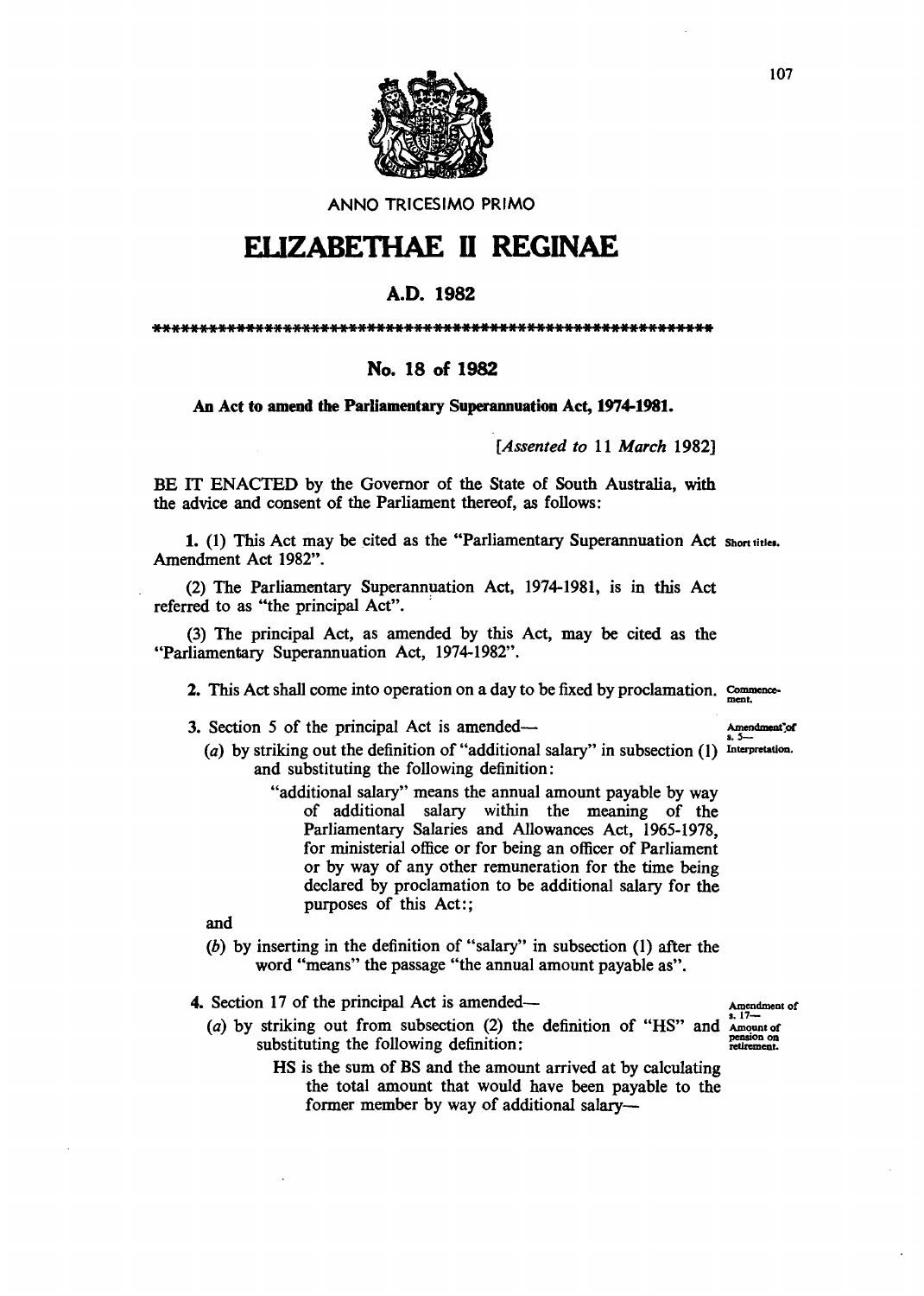1982

108

- (a) upon the assumption that the rates of additional salary applicable on the date of his retirement had applied during the whole of his period of service;
- and
- (b) where he held prescribed offices during his period of service for a total period of more than six yearsby taking into account only periods of his service for which he held prescribed office that equal in aggregate six years, those periods that would have been the most remunerative for him in terms of additional salary at the rates referred to in paragraph (a) being first taken into account and (if necessary) those periods that would have been the next most remunerative for him in terms :of additional salary at those rates being next taken into account and so on until the periods equal in aggregate six years:;

and

(b) by inserting after subsection (2a) the following subsection:

(2b) For the purposes of subsection (2), if a member held a prescribed office during his period of service and the prescribed office does not exist on the date of his retirement, the rate of additional salary applicable to that office on that date shall be deemed to be a rate of salary determined by the Public Actuary having regard to the rate of additional salary last applicable to that office before the date of retirement of the member and the movements (if any) in salaries and additional salaries up to date of retirement of the member.

Amendment of s. 24--Pension for spouse of deceased pensioner.

5. Section 24 of the principal Act is amended-

- (a) by inserting in the definition of "the appropriate factor" in subsection (3) after the passage "became a pensioner" the passage ", or, where he commuted a percentage of his pension, by the amount of the pension to which he was entitled immediately after he commuted that percentage";
- (b) by striking out paragraph  $(b)$  of the definition of "the relevant" amount" in subsection (3) and substituting the following paragraph:
	- (b) in relation to a member who was in receipt of additional salary at any time during his service—the sum of the annual salary of the member immediately before he became a member and one-sixth of the amount arrived at by calculating the total amount that would have been payable to the member by way of additional salary-
		- (i) upon the assumption that the rates of additional salary applicable immediately before he became a pensioner had applied during the whole of his period of service;